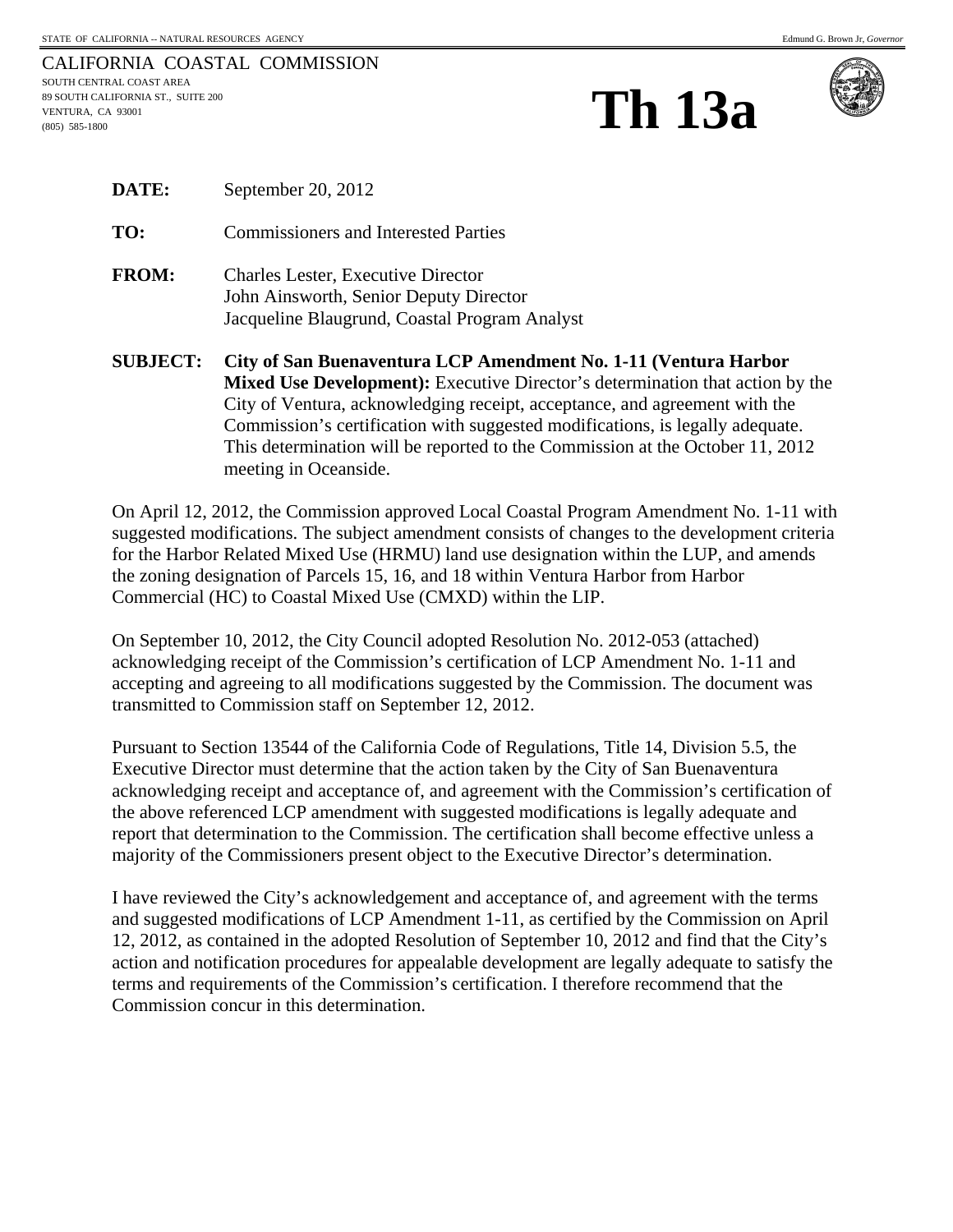# **Received**

SEP 20 2012

### RESOLUTION NO. 2012-053

California Coastal Commission

A RESOLUTION OF THE COUNCIL OF THE CITY OF SAN **COMMISSION** TO ACCEPT **COASTAL BUENAVENTURA** MODIFICATIONS TO THE SONDERMANN RING PARTNERS COMPREHENSIVE PLAN AMENDMENT TO THE CITY'S LOCAL COASTAL PROGRAM ON PROPERTY LOCATED WITHIN THE **VENTURA HARBOR** 

#### **SECTION 1: Findings**

**WHEREAS, on November 15, 2010 the Council approved a Comprehensive Plan** Amendment (Case No.CPA-8-10-3434) to the Local Coastal Program for map and text amendments to the Northeast Harbor Area of the Ventura Harbor, pertaining to the proposed Sondermann Ring Partners residential development located north of Navigator Drive and west of Anchors Way;

**WHEREAS.** the Council of San Buenaventura forwarded the amendment to the California Coastal Commission for its review and approval as it relates to the City of San Buenaventura's Local Coastal Program;

WHEREAS, on April 12, 2012, the Coastal Commission certified, with modifications, the City's Local Coastal Program Amendment (LCPA) Case No. SBV-MAJ-1-11, pertaining to the proposed Sondermann Ring Partners residential development located north of Navigator Drive and west of Anchors Way;

WHEREAS, the changes requested by the California Coastal Commission require acceptance and consideration by the City Council;

SECTION 2: All proceedings have been duly taken as required by law, with adequate and timely public notice for this public hearing provided consistent with 14 California Code of Regulations sections 13552 and 13515, Government Code Section 65352 and City Municipal Code regulations, the Council further finds as follows:

A. The suggested modifications by the California Coastal Commission to the Local Coastal Program and Zoning Code Amendment bridges the goals of the 1989 Comprehensive Plan with the General Plan by providing conformance with the California Coastal Act.

B. The amendment incorporating the modifications by the California Coastal Commission is consistent with the project description and scope of the final Mitigated Negative Declaration that was prepared for the proposed Sondermann Ring Partners Residential/Commercial development pursuant to the California Environmental Quality Act as adopted by the Council on January 22, 2007.

1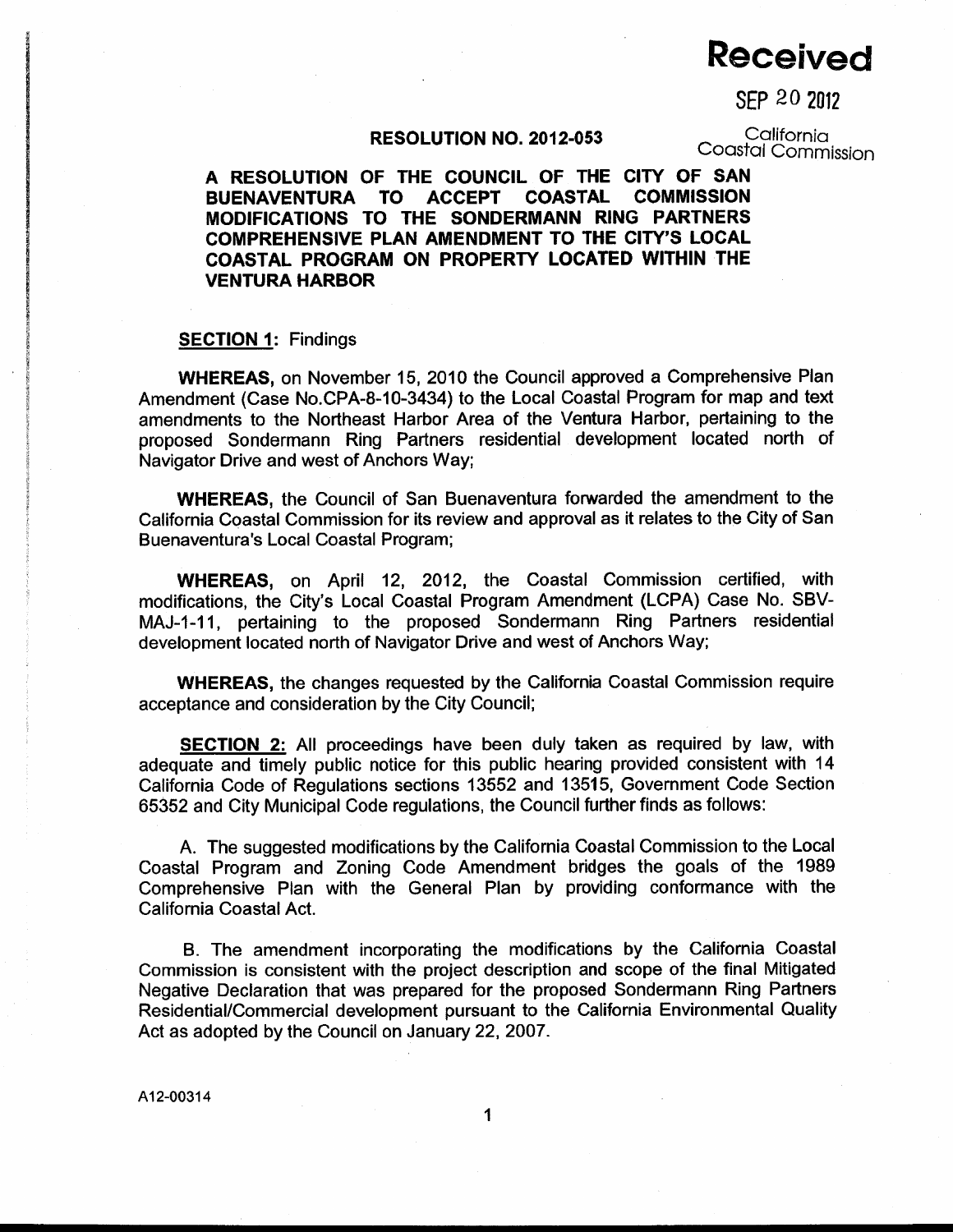## **Received**

SFP 20 2012

SECTION 3. Based on the foregoing, the Council hereby 1) acknowledges recent of the Coastal Commission's resolution of certification, including ansitements in the modifications suggested for final certification; (2) directs Community Development staff to transmit this acceptance resolution to the Executive Director of the California Coastal Commission; and (3) agrees to issue coastal development permits for the total area included in the certified Local Coastal Program.

PASSED AND ADOPTED this 10th day of September, 2012

Cynthia M. Rodriguez, CMC **City Clerk** 

**APPROVED AS TO FORM:** 

- FOR Bv:

**City Attorney** 

A12-00314